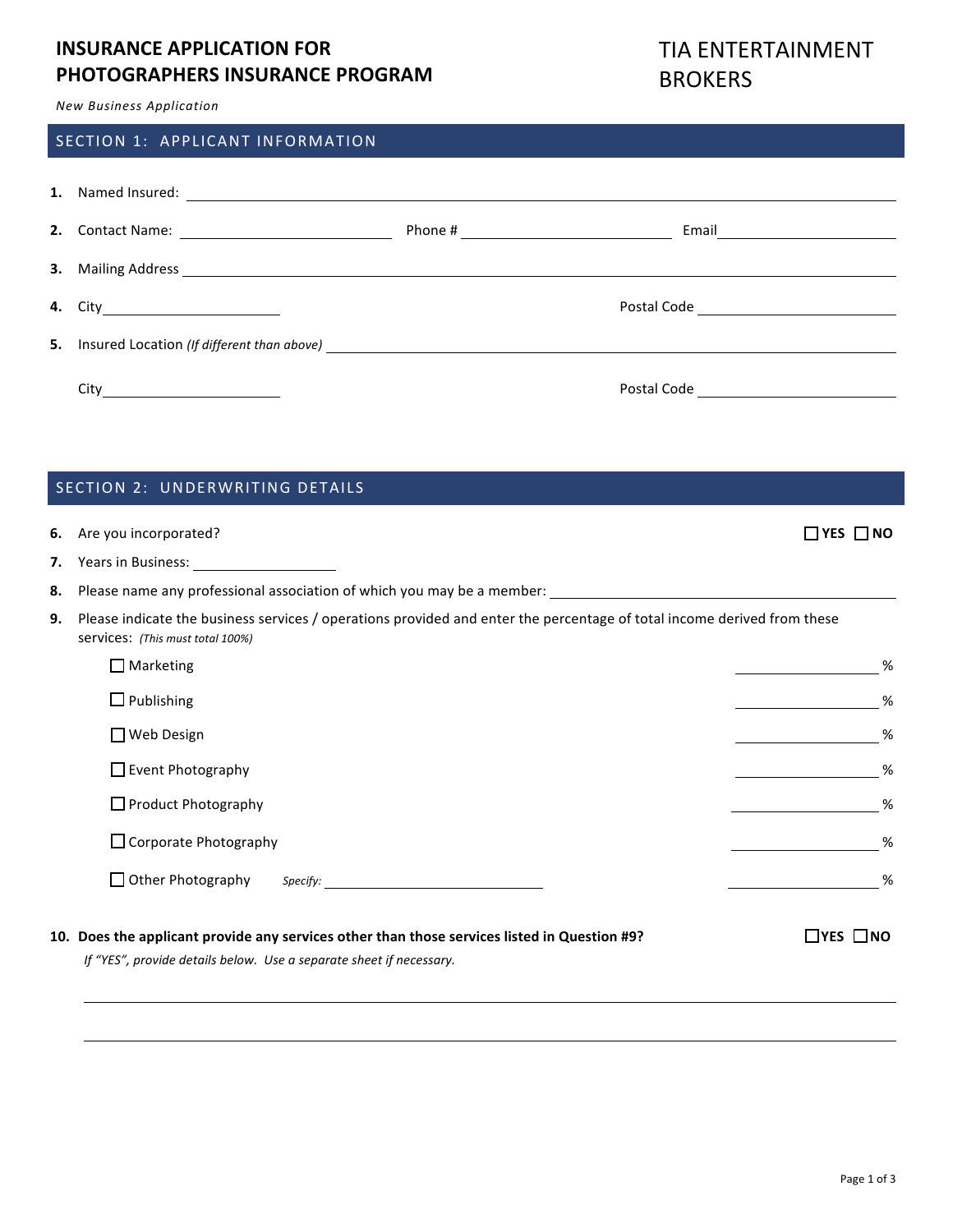|  | 11. Please provide gross fee revenues from operations / services provided:                                                                                                                                  |  |  |                                             |  |                                                                                                                                                                                                                                                                                                                     |                      |  |
|--|-------------------------------------------------------------------------------------------------------------------------------------------------------------------------------------------------------------|--|--|---------------------------------------------|--|---------------------------------------------------------------------------------------------------------------------------------------------------------------------------------------------------------------------------------------------------------------------------------------------------------------------|----------------------|--|
|  | <b>Total Annual Gross Revenues:</b>                                                                                                                                                                         |  |  | Last Fiscal Year-End                        |  | $\frac{1}{2}$ $\frac{1}{2}$ $\frac{1}{2}$ $\frac{1}{2}$ $\frac{1}{2}$ $\frac{1}{2}$ $\frac{1}{2}$ $\frac{1}{2}$ $\frac{1}{2}$ $\frac{1}{2}$ $\frac{1}{2}$ $\frac{1}{2}$ $\frac{1}{2}$ $\frac{1}{2}$ $\frac{1}{2}$ $\frac{1}{2}$ $\frac{1}{2}$ $\frac{1}{2}$ $\frac{1}{2}$ $\frac{1}{2}$ $\frac{1}{2}$ $\frac{1}{2}$ |                      |  |
|  |                                                                                                                                                                                                             |  |  | Current Fiscal Year (projected)             |  |                                                                                                                                                                                                                                                                                                                     |                      |  |
|  | <b>Revenue derived from:</b><br>(must equal 100%)                                                                                                                                                           |  |  | Canada: ________ % United States: _______ % |  | International: _________ %                                                                                                                                                                                                                                                                                          |                      |  |
|  | $\Box$ yes $\Box$ no<br>12. Have you ever had insurance cancelled or non-renewed?                                                                                                                           |  |  |                                             |  |                                                                                                                                                                                                                                                                                                                     |                      |  |
|  | 13. Number of claims in the past 3 years:                                                                                                                                                                   |  |  |                                             |  |                                                                                                                                                                                                                                                                                                                     |                      |  |
|  | 14. Is the Applicant or any of his/her employees aware of facts, circumstances, or situations<br>which may reasonably give rise to a claim, other than as advised above?                                    |  |  |                                             |  | $\Box$ YES $\Box$ NO                                                                                                                                                                                                                                                                                                |                      |  |
|  | If "YES" to any of 12, 13 or 14, please attach details on a separate sheet and attach to this application including dates, circumstances, names of claimants,<br>amounts involved, etc. on a separate page. |  |  |                                             |  |                                                                                                                                                                                                                                                                                                                     |                      |  |
|  | 15. Does your contract with clients require client sign-off approval?                                                                                                                                       |  |  |                                             |  | $\Box$ YES $\Box$ NO                                                                                                                                                                                                                                                                                                |                      |  |
|  | 16. Do you maintain a job specification sheet for each job?                                                                                                                                                 |  |  |                                             |  | $\Box$ YES $\Box$ NO                                                                                                                                                                                                                                                                                                |                      |  |
|  | 17. Do you obtain a written release with respect to content from the following?                                                                                                                             |  |  |                                             |  |                                                                                                                                                                                                                                                                                                                     |                      |  |
|  | A. Models                                                                                                                                                                                                   |  |  |                                             |  |                                                                                                                                                                                                                                                                                                                     | $\Box$ YES $\Box$ NO |  |
|  | <b>B.</b> Non-Professional Person                                                                                                                                                                           |  |  |                                             |  |                                                                                                                                                                                                                                                                                                                     | $\Box$ YES $\Box$ NO |  |
|  | C. Client                                                                                                                                                                                                   |  |  |                                             |  |                                                                                                                                                                                                                                                                                                                     | $\Box$ YES $\Box$ NO |  |

| Professional<br>Liability<br><b>Errors &amp; Omissions</b> |              | <b>Commercial</b><br><b>General Liability</b> |              | <b>Mobile Equipment</b><br>Coverage | <b>Rental Equipment</b><br><b>Coverage</b> | <b>Studio / Office Property &amp;</b><br><b>Crime Package</b> |                                                   |  |
|------------------------------------------------------------|--------------|-----------------------------------------------|--------------|-------------------------------------|--------------------------------------------|---------------------------------------------------------------|---------------------------------------------------|--|
| $\Box$                                                     | \$100,000    | $\Box$                                        | \$1,000,000  | $\Box$ \$10,000                     |                                            | П                                                             | None                                              |  |
| $\Box$                                                     | \$250,000    | $\Box$                                        | \$2,000,000  | $\Box$ \$20,000                     | $\Box$ \$5,000                             |                                                               | Comprehensive Office<br>Package:                  |  |
| $\Box$                                                     | \$500,000    | $\Box$                                        | \$5,000,000  | $\Box$ \$30,000                     | $\Box$ \$10,000                            |                                                               | \$50,000 Office Contents                          |  |
| $\Box$                                                     | \$1,000,000  | $\Box$                                        | Higher Limit | $\Box$ \$40,000                     |                                            |                                                               | \$5,000 Crime                                     |  |
| $\Box$                                                     | \$2,000,000  |                                               |              | $\Box$ \$50,000                     |                                            | $\Box$                                                        | Small Office Package:<br>\$25,000 Office Contents |  |
| ப                                                          | Higher Limit |                                               |              | $\Box$ Higher Limits                | $\Box$ \$20,000                            |                                                               | \$5,000 Crime                                     |  |
|                                                            |              |                                               |              |                                     | $\Box$ Higher Limits                       | . .                                                           | Higher Limits Required                            |  |